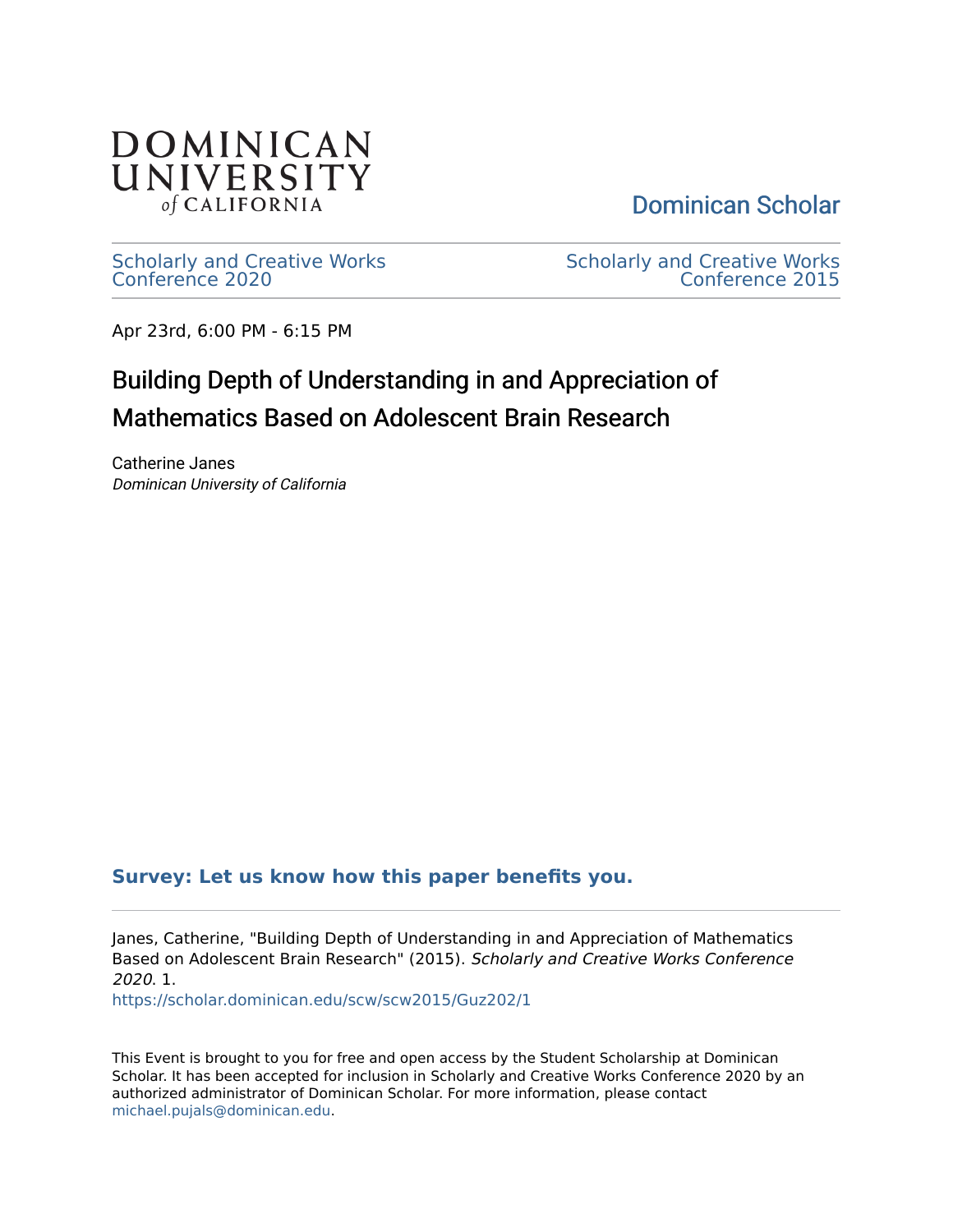#### BUILDING DEPTH OF UNDERSTANDING IN AND APPRECIATION OF MATHEMATICS BASED ON ADOLESCENT BRAIN RESEARCH

Catherine Janes Dominican University of California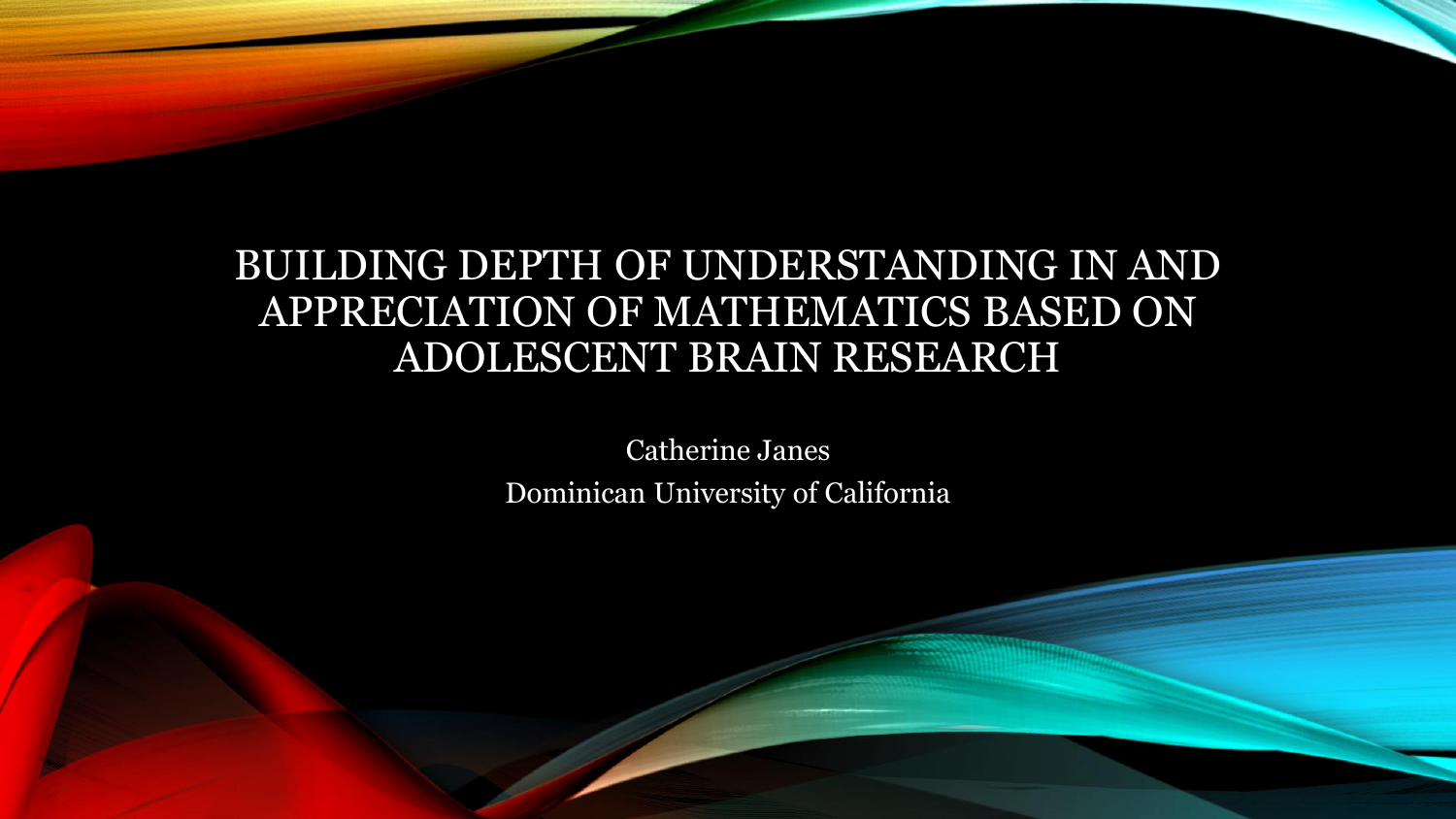- History of Math Education
- Social Constructivism
- Teenage Brain and Adolescent Development



*Gears Brain 2*[Clip Art]. **Retrieved** April 17, 2015, **from:** URL (http://pixshark.com/brain-gears.htm)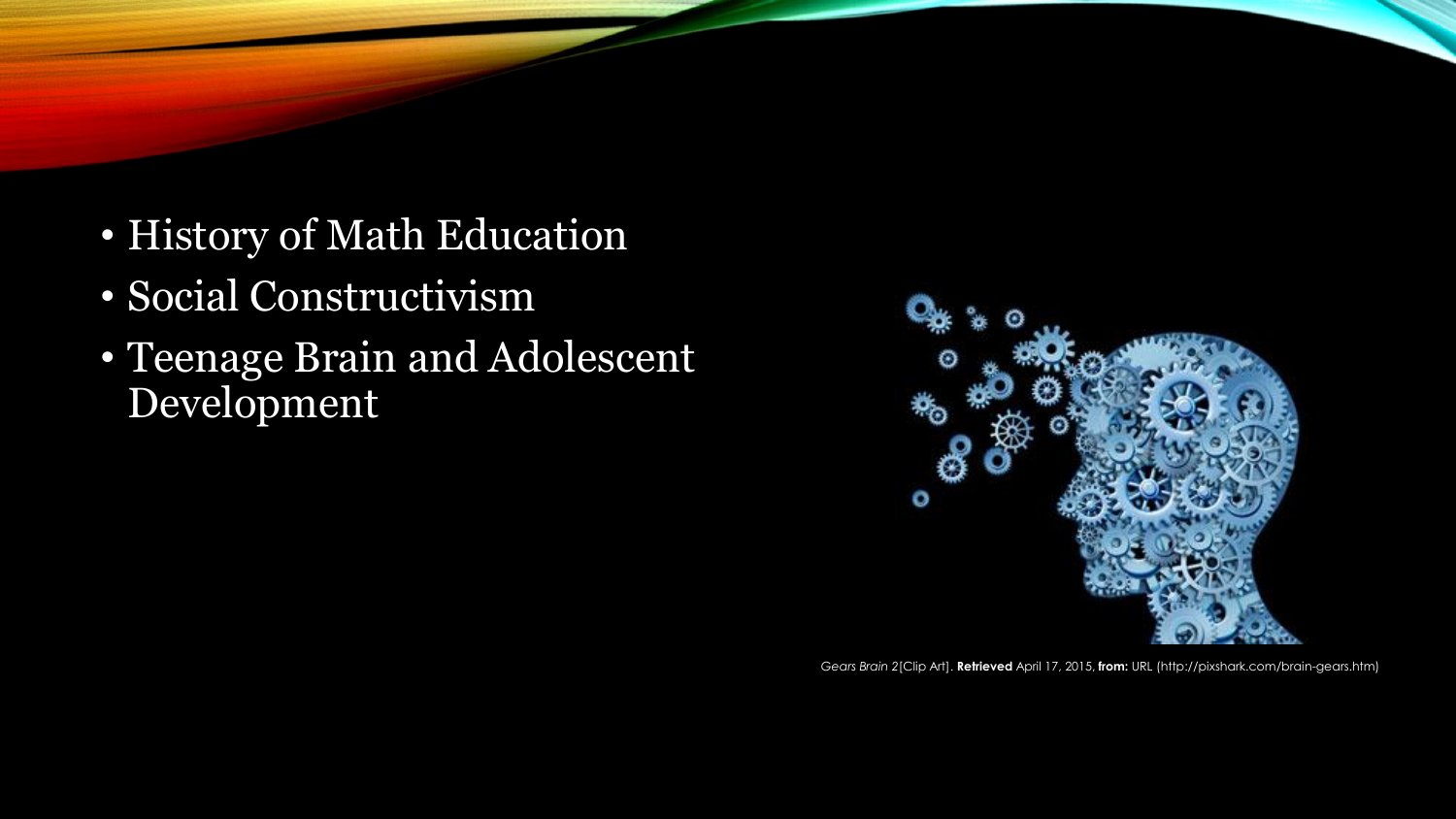#### HISTORY OF MATHEMATICS EDUCATION  $2 - \frac{1}{2} + \frac{1}{2} + \frac{1}{2} + \frac{1}{2}$  $A + 1$



[Untitled photograph of math lecture]. (2011). **Retrieved** April 17, 2015, **from:** URL (http://dailycaller.com/2011/12/16/thousands-to-potentially-see-pell-grant-cut/)

| 36           |                                                                  |
|--------------|------------------------------------------------------------------|
| x 24         |                                                                  |
| 144          | $(4 \times 36 = 144)$                                            |
| + 720<br>864 | $(2 \times 36 = 72,$<br>with a O added in<br>the ones' position) |

Masnick, M. (Creator). (2011). *The way we used to multiply* [clip art], **Retrieved** April 17, 2011, **from:** URL (https://www.techdirt.com/articles/20110310/03354413427/changing-way-that-math-is-taught-to-children.shtml)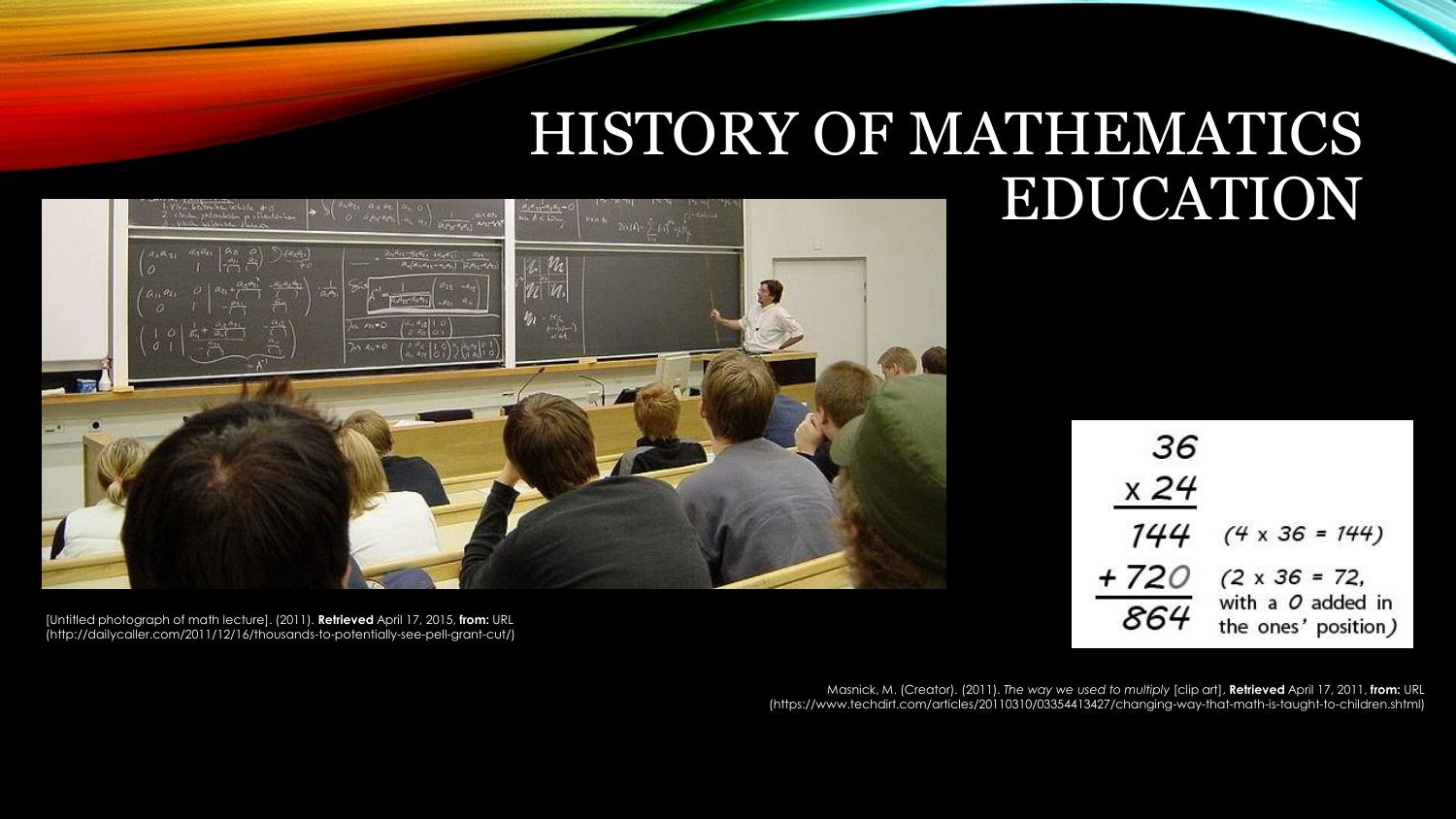## SOCIAL CONSTRUCTIVISM







[Untitled clip art of teamwork]. (2014). **Retrieved** April 17, 2015, **from:** URL (http://joelcadwell.blogspot.com/2014/11/building-blocks-compelling-image-for.html)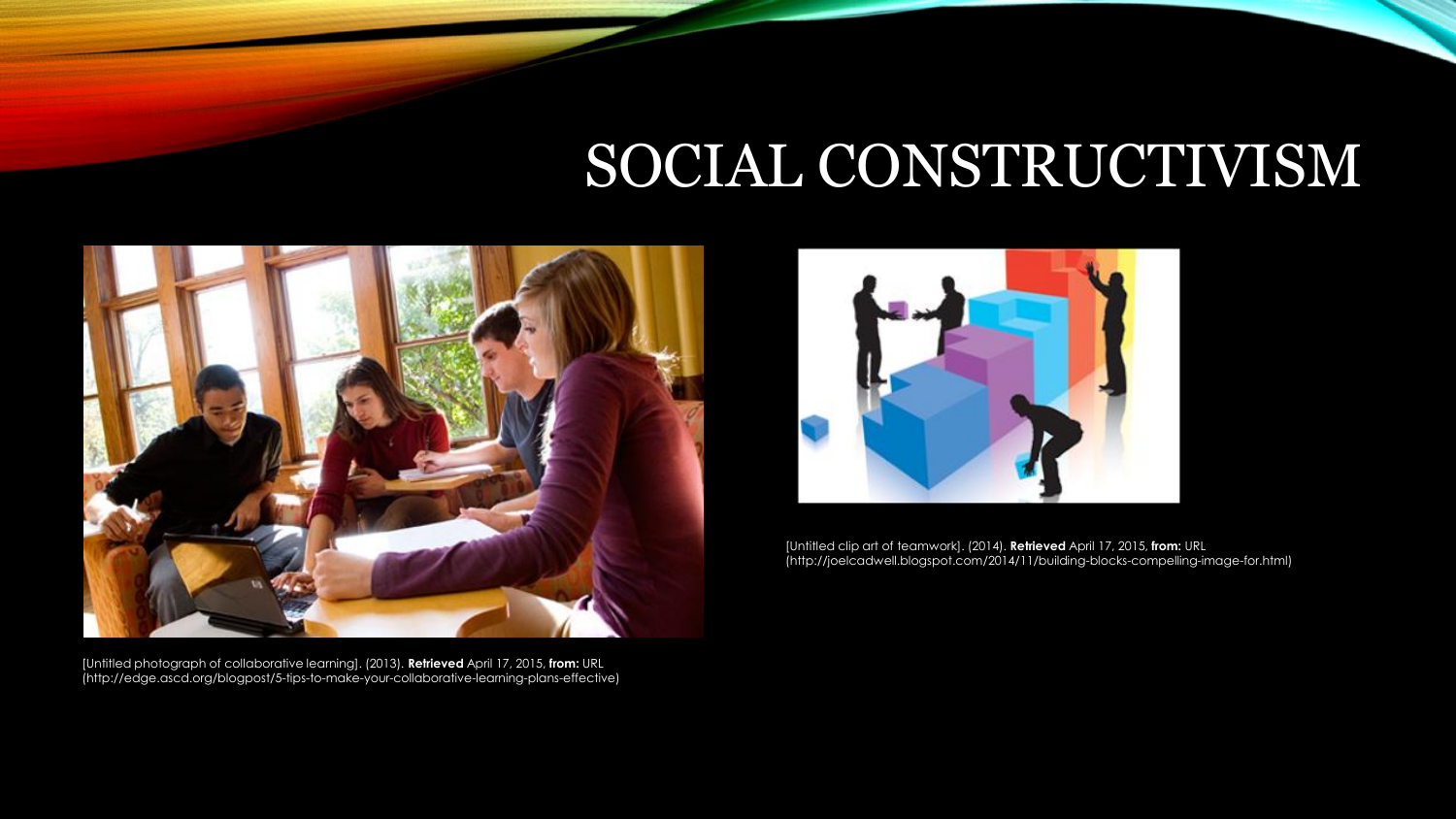## TEENAGE BRAIN AND ADOLESCENT DEVELOPMENT





[Untitled photograph of a teens socializing]. (2013). **Retrieved** April 17, 2015, **from:** URL (http://teensofhs.blogspot.com/2013/01/socializing.html)

[Untitled photograph of a teenage brain]. (2011). **Retrieved** April 17, 2015, **from:** URL (http://www.treatment4addiction.com/drugs/society/teen-brain/#)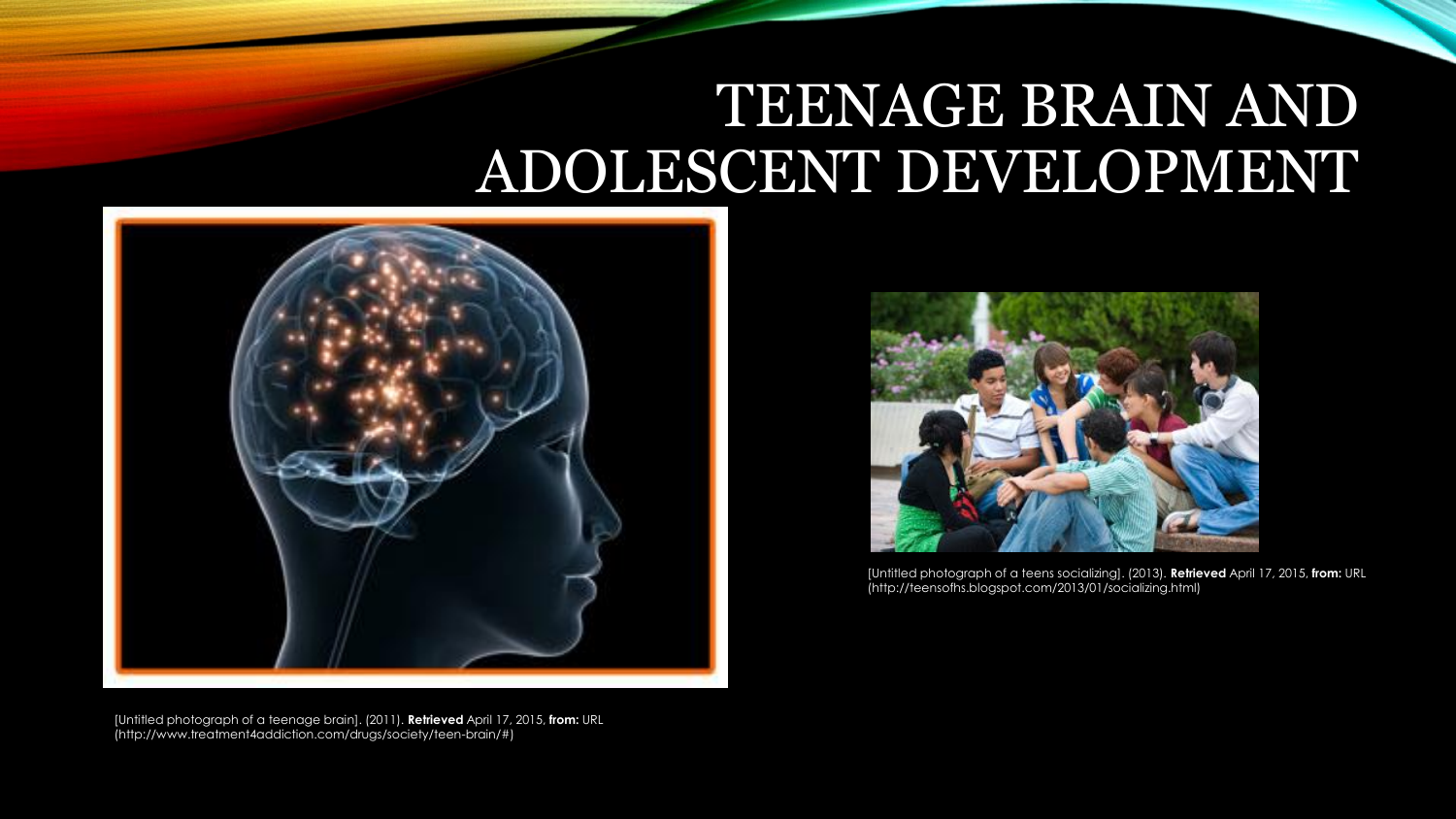## NEXT STEPS



[Untitled photograph of a person about to step]. **Retrieved** April 17, 2015, **from:** URL (http://orchardcommunity.org/next-steps/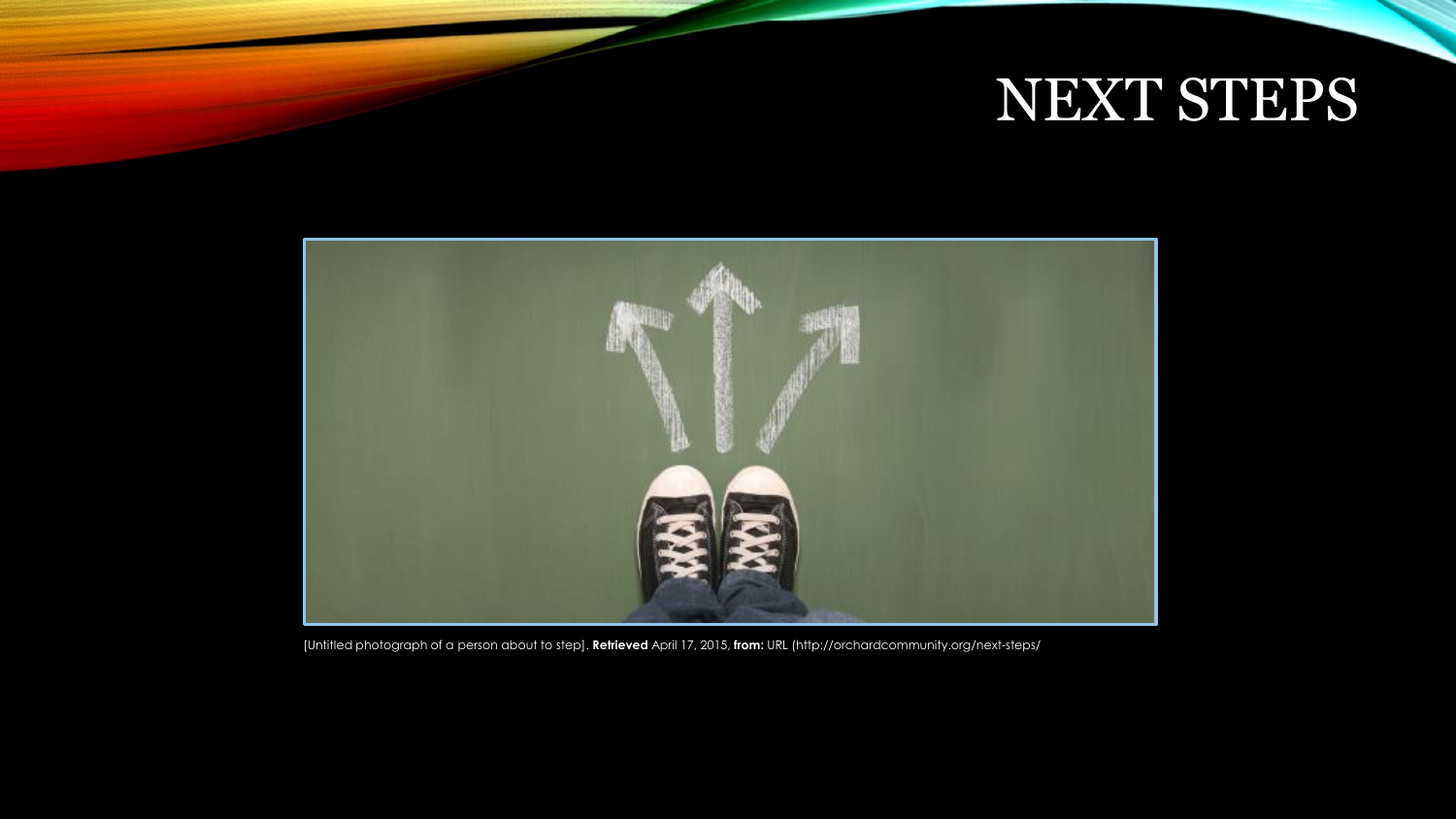### REFERENCES

- Blakemore, S. (2007). Brain development during adolescence. *Education Review, 20*(1), 82-90.
- Ellis, M. W., & Berry, R. Q. I., II. (2005). The paradigm shift in mathematics education: Explanations and implications of reforming concepts of teaching and learning. *Mathematics Educator, 15*(1), 7-17.
- Lau, P. N., Singh, P., & Hwa, T. (2009). Constructing mathematics in an interactive classroom context. *Educational Studies in Mathematics, 72*(3), 307-324.